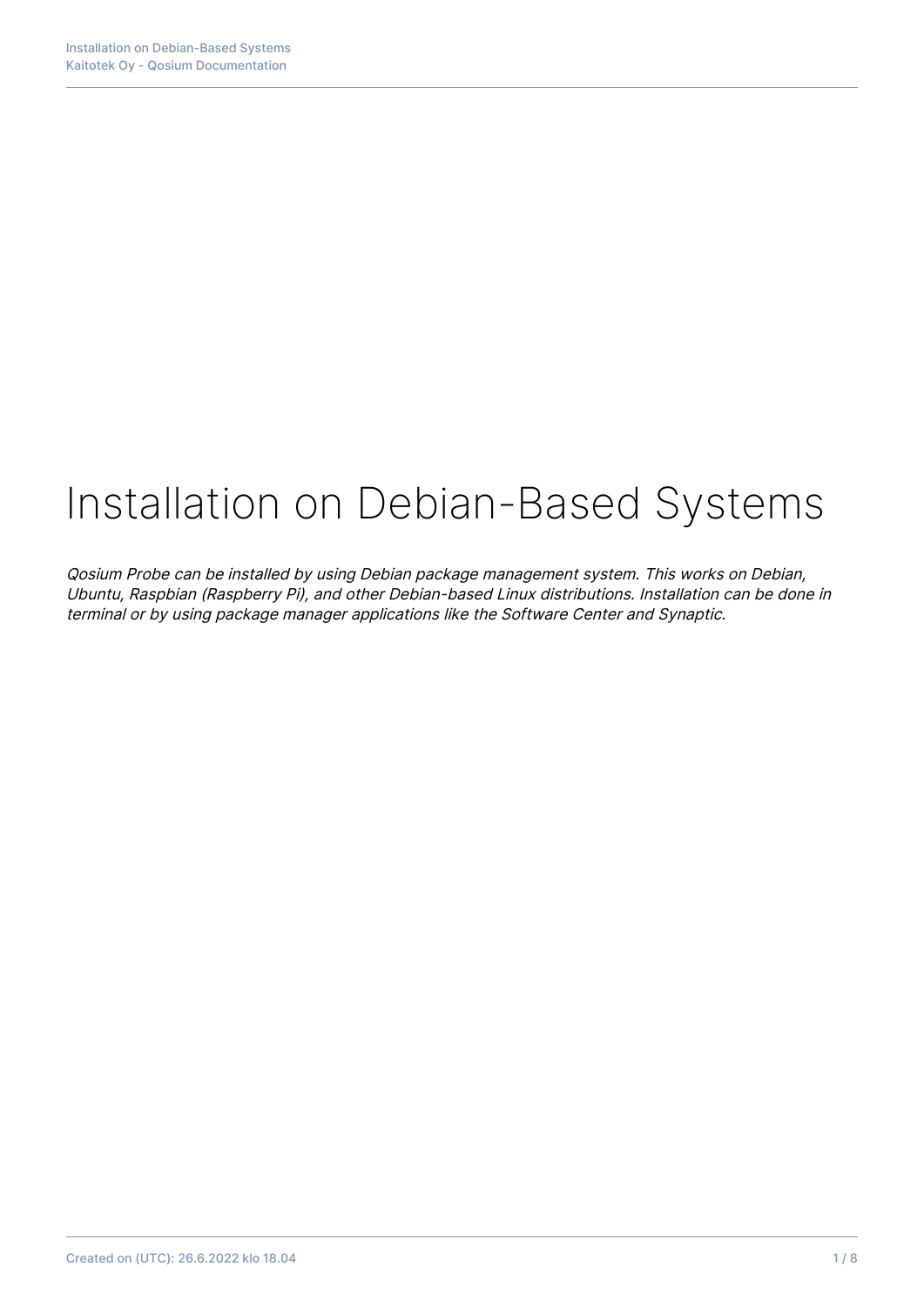# Table of Contents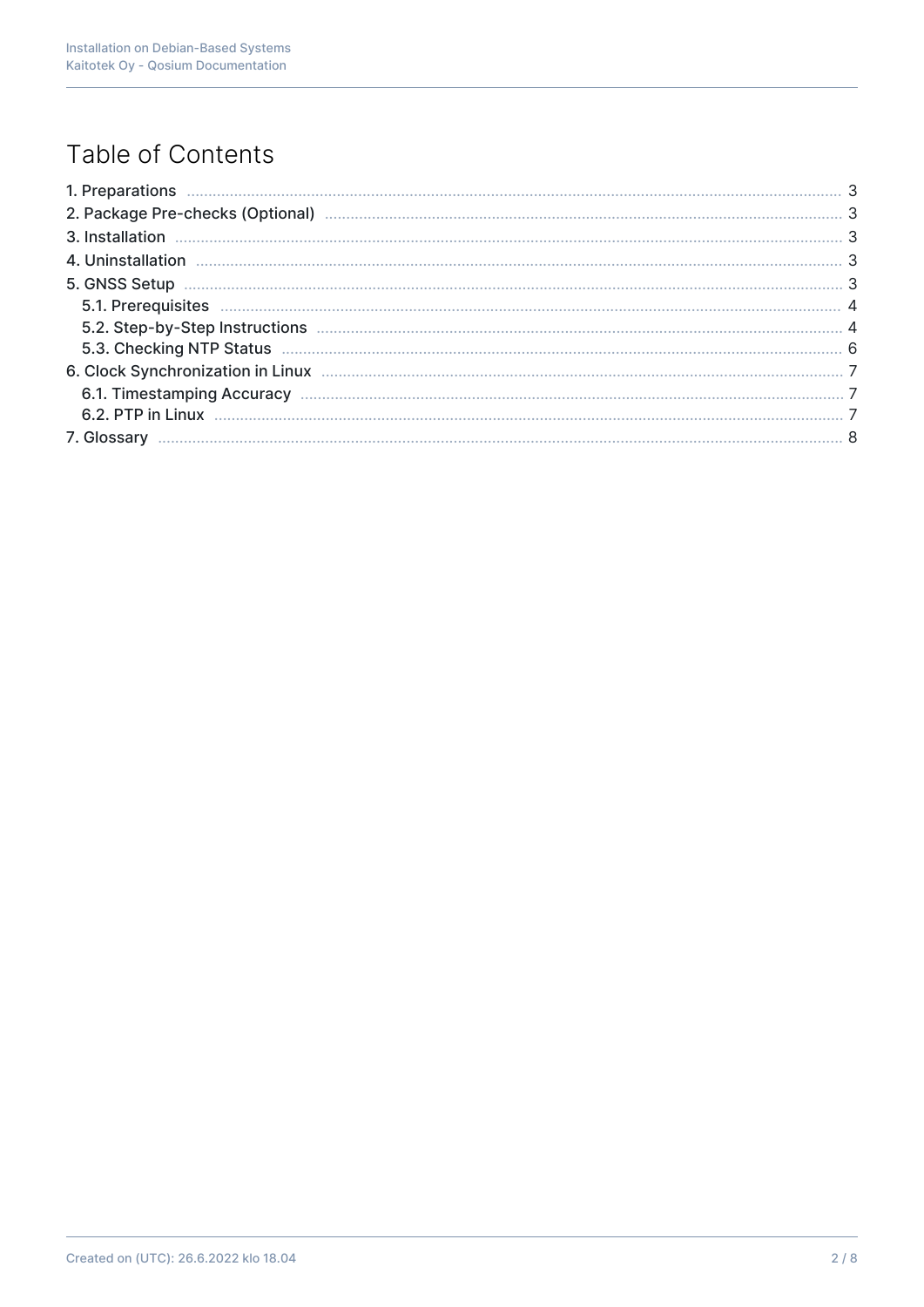## 1. Preparations

First, [sign in](https://www.kaitotek.com/fi/account/sign-in) to your account and access [your downloads page.](https://www.kaitotek.com/fi/account/downloads) Then download Qosium Probe for the target machine. The package is typically named as  $QosiumProblem <sub>1</sub> = *2* = *2* = *2* = *2* = *2* = *2* = *2* = *2* = *2* = *2* = *2* = *2* = *2* = *2* = *2* = *2* = *2* = *2* = *2* = *2* = *2*$ <version\_details> part depends on version to another and may contain many identifiers.

# 2. Package Pre-checks (Optional)

The Debian package can be verified by opening Terminal and running:

dpkg --info QosiumProbe\_<version\_details>.deb

To see what will be installed and where to, run:

```
dpkg --contents QosiumProbe_<version_details>.deb
```
## 3. Installation

To install a fresh or upgrade an existing Qosium Probe in a machine, open Terminal and run:

```
sudo dpkg -i QosiumProbe_<version_details>.deb
```
It is also possible to use *apt* for installation. This method installs automatically all dependencies. Installation using apt-get happens the following way:

sudo apt-get install ./QosiumProbe\_<version\_details>.deb

The installation process asks all the relevant details, e.g., whether or not to install Qosium Probe as a Systemd service, etc.

After installation, you can check which version of Qosium Probe is installed by running:

dpkg -l qosiumprobe

## 4. Uninstallation

To remove Qosium Probe from the device, run:

```
sudo dpkg -r qosiumprobe
```
## 5. GNSS Setup

In Linux, GNSS positioning is based on gpsd and time sync ntpd. The following guide expects that you have a compatible GNSS receiver.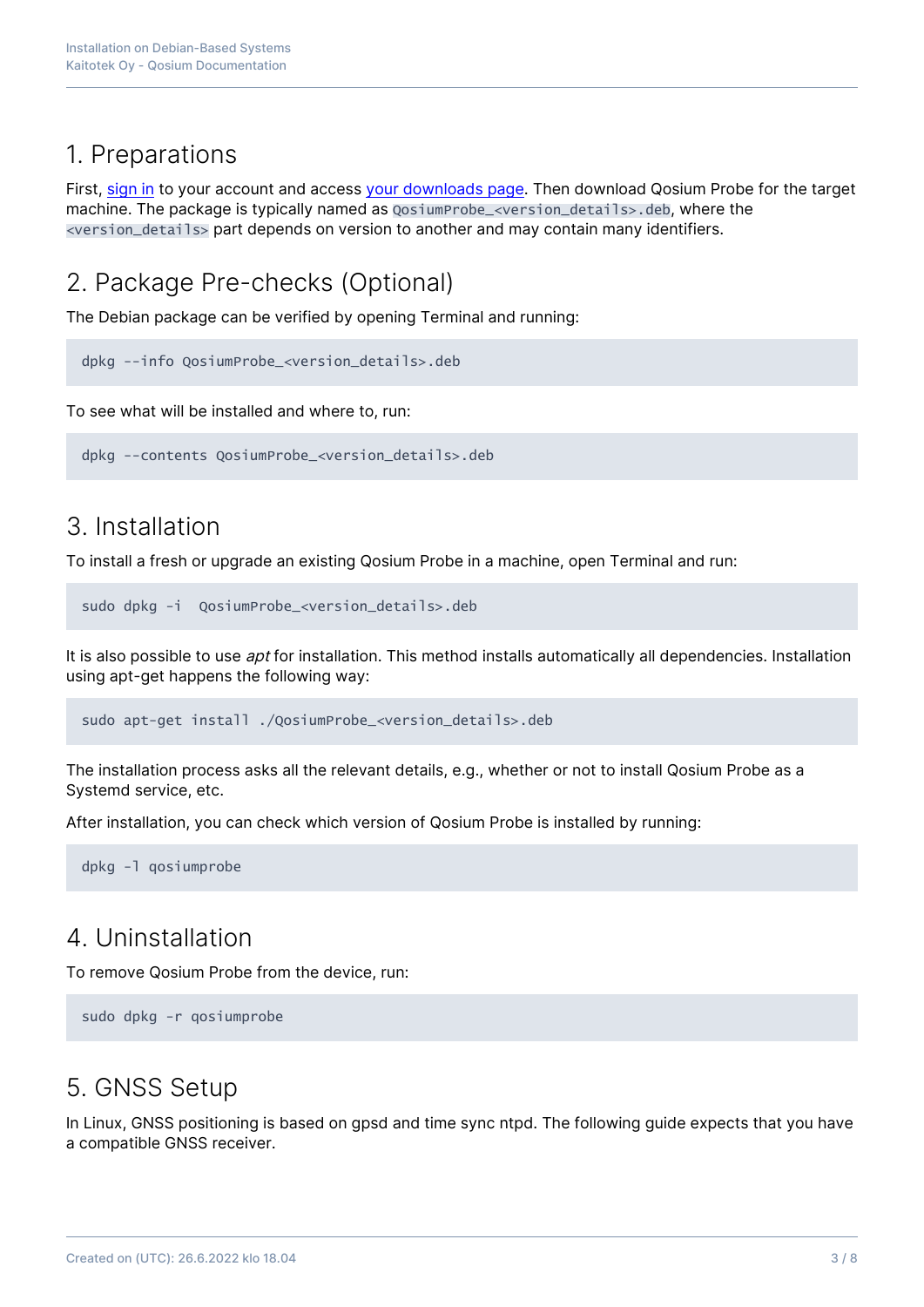## 5.1. Prerequisites

First, you need a compatible GNSS unit. Any GNSS with PPS signal that works in Linux should apply. However, if you did not purchase the GNSS unit from Kaitotek, modifications to the configuration may be needed to match with the wiring of the GNSS unit.

The following packages need to be installed (Ubuntu):

- **gpsd**
- $n$ ntp
- setserial
- pps-tools (optional, recommended for debugging problems)
- gpsd-clients (optional, recommended for debugging problems)

You need NTP with PPS clock support. By default, it is provided with latest updates of Ubuntu xenial (16.04 LTS) and yakkety (16.10) and zesty (17.04). In Ubuntu, the PPS is enabled in NTP 4.2.8p4 or later. If your system has a version of NTP without PPS support, compile it yourself with PPS clock (22) enabled. This can be done by enabling all clocks during configuration phase: ./configure --enable-all-clocks.

This guide assumes that kernel level PPS is supported. If you have a modern distribution this should not be a problem, but for example some old CentOS distributions do not have kernel level PPS support. In this case special *shmpps* application with NMEA(20) and SHM(28) NTP drivers and special configuration might help you to get application level PPS support.

In order to reach a good result, your machine should have an integrated serial port or at least a PCI-based serial port adapter for the PPS signal. If, e.g., a USB serial port adapter is in use, the synchronization accuracy will be much worse.

## 5.2. Step-by-Step Instructions

This chapter assumes that the serial port location is /dev/ttyS0 (an integrated serial port for PPS signal) and USB port is /dev/ttyUSB0 (for NMEA message reception). Port numbers may vary depending on your system, so please check and change them accordingly.

To install the required packages, type:

sudo apt-get install gpsd gpsd-clients ntp pps-tools setserial

Connect the USB and serial cables. It might be useful to check in which port the USB device is attached:

dmesg

To start *gpsd* type:

sudo service gpsd start

Then, check that GNSS reception is working:

xgps

You should see satellites appearing. It might take few minutes initially (as long as 12 minutes in the worst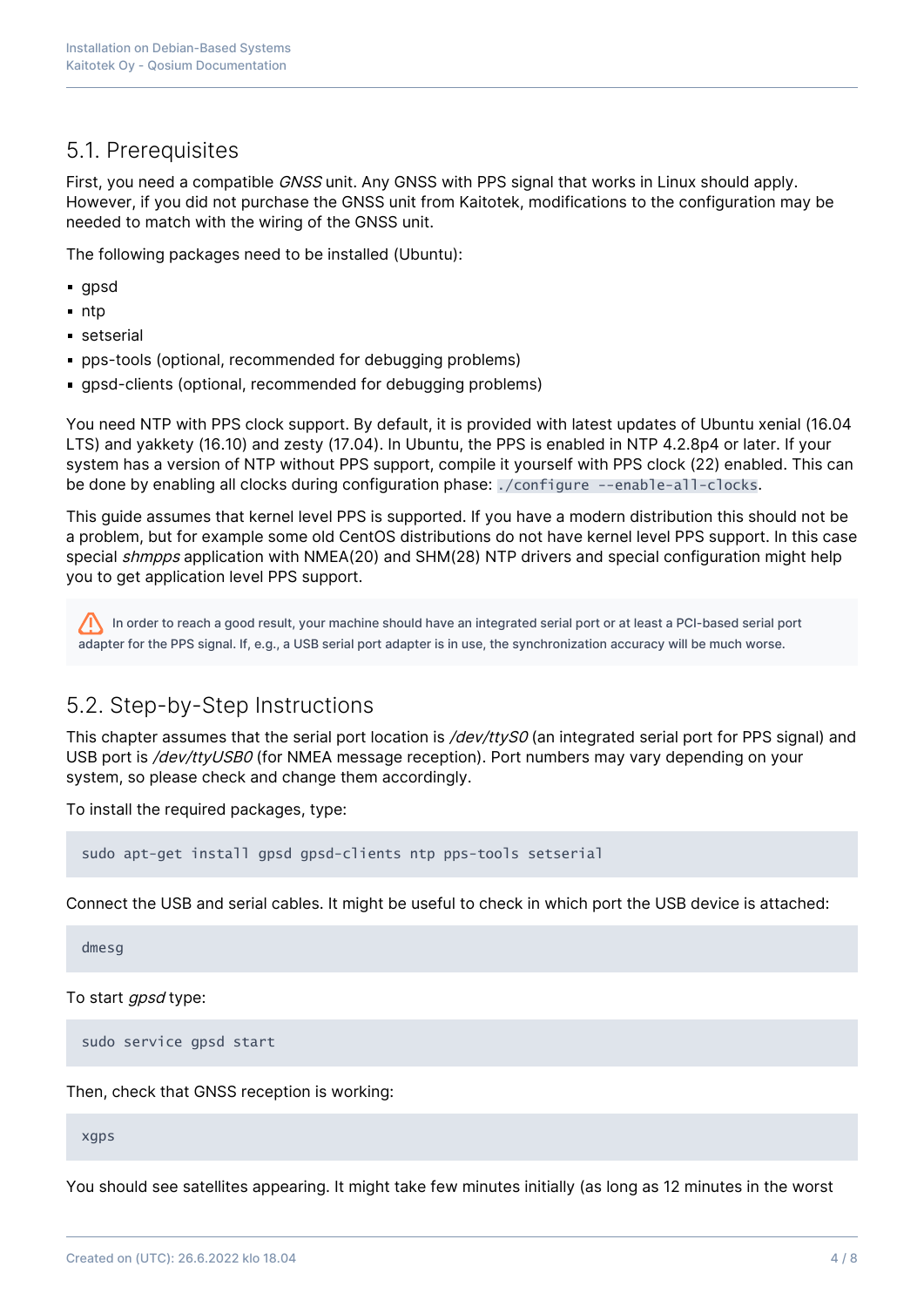case). Please wait until the fix is got. If nothing happens, exit the xgps and check that gpsd is using the correct USB port by typing:

```
sudo dpkg-reconfigure gpsd
sudo service gpsd restart
```
When the GNSS basic reception is working fine, enable the serial driver for PPS (18). In case there are several serial ports, please modify the port number  $\frac{1}{\text{dev}}$  /ttyS<port> to match the correct one.

sudo ldattach 18 /dev/ttyS0

/dev/pps0 device should appear. If there are several /dev/pps<port> devices or you want to ensure that the PPS is working type:

sudo ppstest /dev/pps0

If you see output appearing every second, the PPS works. Press  $Ctrl + C$  to stop. If you don't see anything after  $ok$ , found 1 source(s), now start fetching data..., please check the device is properly connected and port number is correctly selected.

Enable serial port low\_latency mode to ensure low jitter:

```
sudo setserial /dev/ttyS0 low_latency
```
Configure NTP by editing /etc/ntp.conf.

Disable the default servers by commenting them out, if you want to use only GPS time. Example:

```
# Use servers from the NTP Pool Project. Approved by Ubuntu Technical Board
# on 2011-02-08 (LP: #104525). See http://www.pool.ntp.org/join.html for
# more information.
#server 0.ubuntu.pool.ntp.org
#server 1.ubuntu.pool.ntp.org
#server 2.ubuntu.pool.ntp.org
#server 3.ubuntu.pool.ntp.org
```
Add the following lines:

```
#PPS
server 127.127.22.0 minpoll 4 maxpoll 4
fudge 127.127.22.0 flag2 0
#SHM
server 127.127.28.0 prefer
fudge 127.127.28.0 time1 0.55 refid GPS
```
Again, if the /dev/pps<port> device number is not 0, you should modify the number in PPS lines accordingly. Example (PPS device /dev/pps1):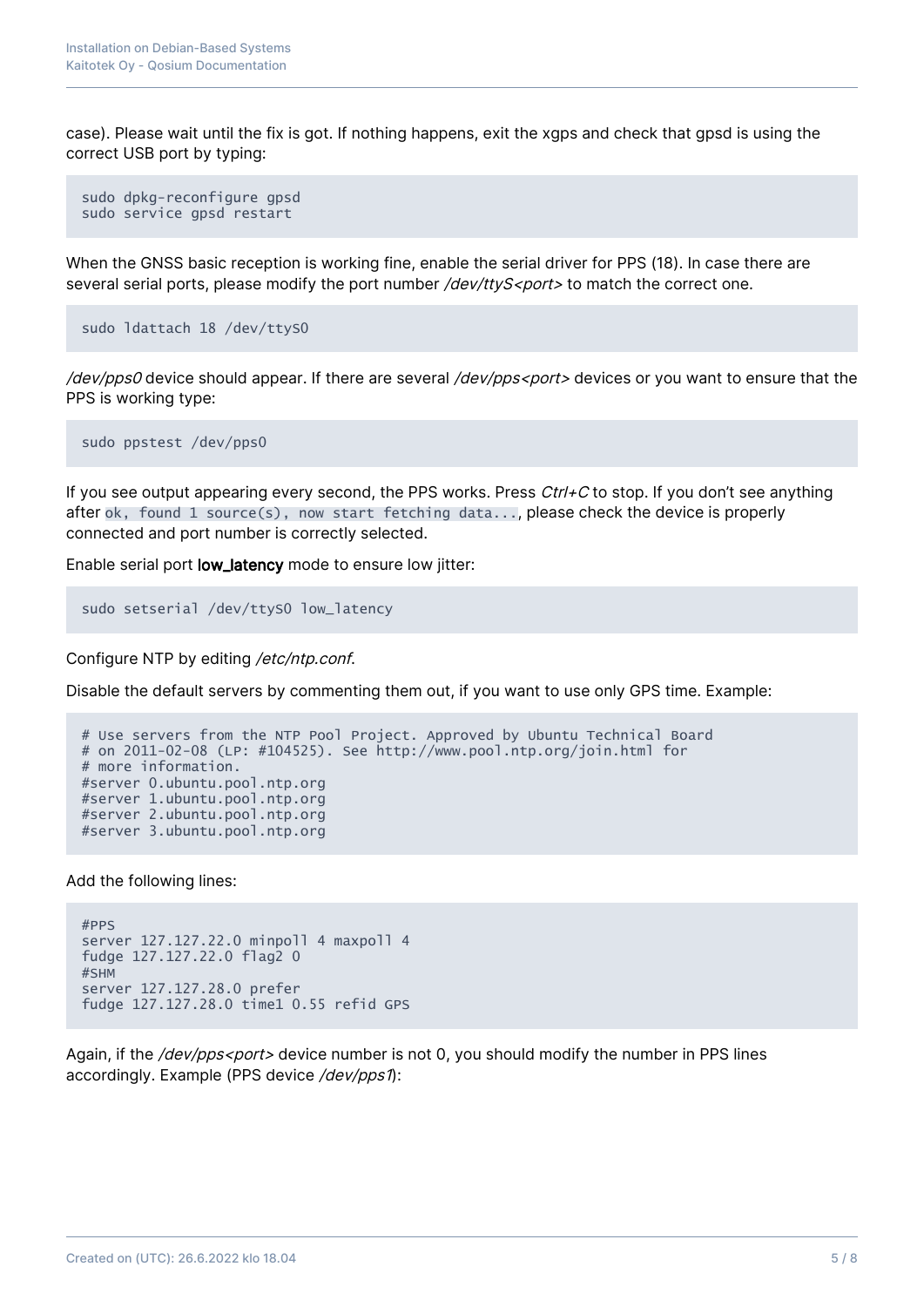```
#PPS
server 127.127.22.1 minpoll 4 maxpoll 4
fudge 127.127.22.1 flag2 0
```
#### Start the NTP

sudo service ntp start

## 5.3. Checking NTP Status

Wait for the clock to be synchronized. To check the status type:

ntpq -p

Typical outputs are presented next.

1. The clock is correctly synchronized (see the marks o and \*):

| remote                   | refid        |  |  | st t when poll reach delay offset jitter                               |  |
|--------------------------|--------------|--|--|------------------------------------------------------------------------|--|
| OPPS(1)<br>$*$ SHM $(0)$ | PPS.<br>GPS. |  |  | $0.1$ 11 16 377 0.000 -0.011 0.019<br>0 1 42 64 377 0.000 6.741 15.645 |  |

2. Not (yet) synchronized. Please wait or recheck the configuration. Also, if the clock is off too much, NTP could refuse synching. In this case, do initial synching manually.

| remote | refid |                |  | st t when poll reach delay offset jitter |       |
|--------|-------|----------------|--|------------------------------------------|-------|
|        |       |                |  |                                          |       |
| PPS(1) | PPS.  | 0 <sup>1</sup> |  | $-16$ 0 0.000 0.000 0.000                |       |
| SHM(0) | .GPS. | 0 <sup>1</sup> |  | $-64$ 0 0.000 0.000                      | 0.000 |

3. SHM only synchronized. Please wait for the PPS sync or recheck the PPS configuration.

| remote        | refid |                |  |  | st t when poll reach delay offset jitter |  |
|---------------|-------|----------------|--|--|------------------------------------------|--|
|               |       |                |  |  |                                          |  |
| PPS(1)        | .PPS. | 0 <sup>1</sup> |  |  | $-16$ 0 0.000 0.000 0.000                |  |
| $*$ SHM $(0)$ | .GPS. |                |  |  | $0$ 1 3 64 1 0.000 -14.525 0.000         |  |

4. Clock sources dropped as falseticker due to poor accuracy. Please check that the GPS signal is strong enough and restart NTP.

| remote             | refid         |                                  |  |                                | st t when poll reach delay offset jitter |  |
|--------------------|---------------|----------------------------------|--|--------------------------------|------------------------------------------|--|
| XPPS(1)<br>XSHM(0) | PPS.<br>.GPS. | 0 <sup>1</sup><br>0 <sup>1</sup> |  | $-16$ 0 0.000<br>$-64$ 0 0.000 | $0.000 \t 0.000$<br>$0.000 \qquad 0.000$ |  |

5. No PPS clock. Please check that PPS (22) is enabled in ntp.conf and that NTP has PPS driver support.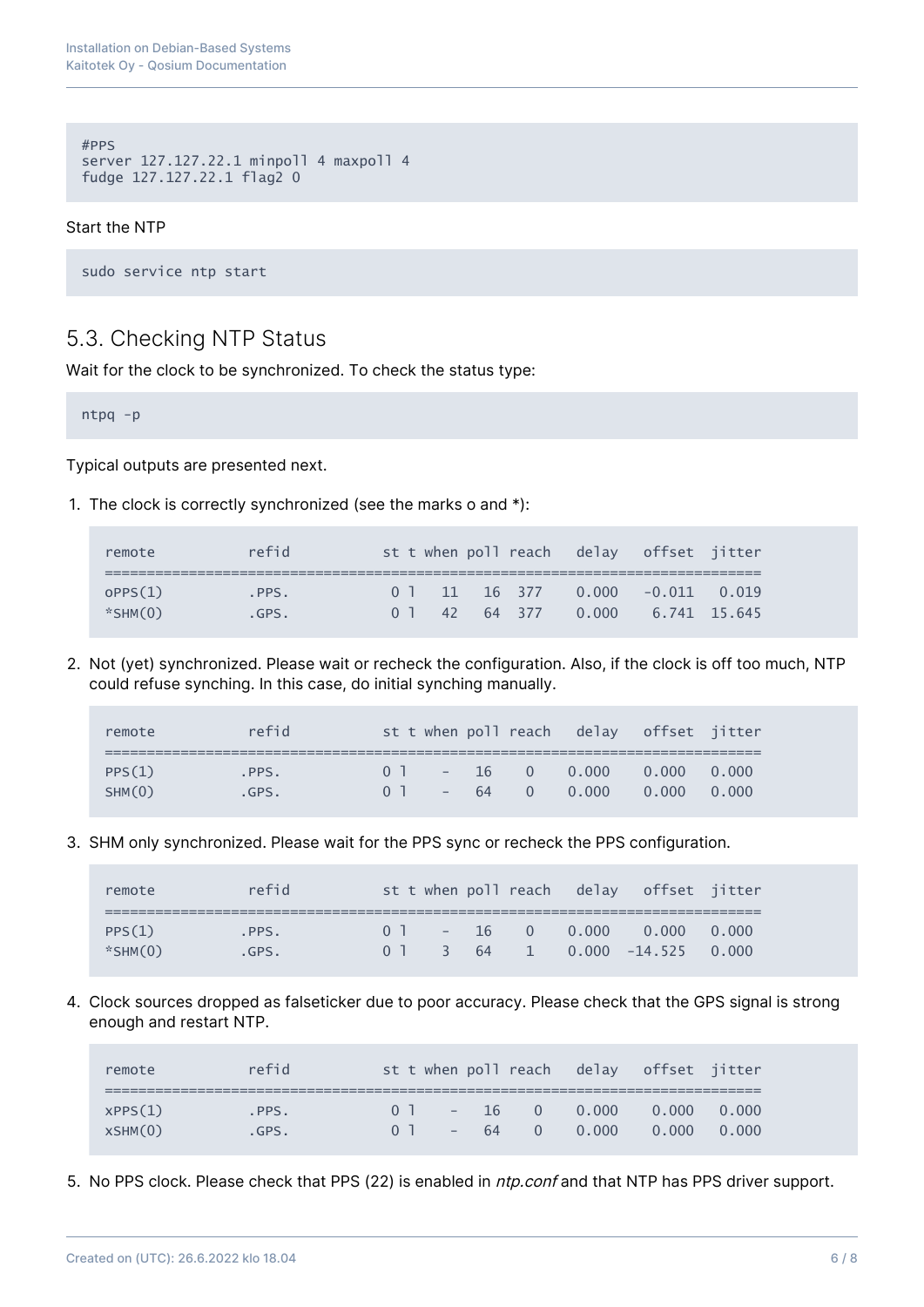| remote        | refid |  |  |  | st t when poll reach delay offset jitter |  |
|---------------|-------|--|--|--|------------------------------------------|--|
| $*$ SHM $(0)$ | .GPS. |  |  |  | $0$ 1 3 64 1 0.000 -14.525 0.000         |  |

#### 6. NTP not running:

```
ntpq: read: Connection refused
```
# 6. Clock Synchronization in Linux

This section assists you in clock synchronization setup on Linux-based systems.

## 6.1. Timestamping Accuracy

In Linux, the timestamp mode parameter, like in Windows, does not exist. This is not a problem, since the timestamping process in Linux has already good enough resolution. Also, Linux systems have typically NTP running with parameters suiting also to measurements, while, of course, it is still likely that the parameters are not optimal, and tuning might be useful. Especially, select as close NTP server (in terms of network delay) as possible. In addition, check that the minimum and maximum poll values are small enough. How to tweak the NTP parameters can change from one distribution to another.

Besides NTP, PTP is typically also available, enabling better accuracy for the system clock synchronization. In good conditions (a lightly loaded LAN), PTP can yield a microsecond-level accuracy.

### 6.2. PTP in Linux

If GNSS clock source is not available, PTP is the second best option to synchronize the machines where you run Qosium Probe. In the simplest case, PTP works in a way that there is a Master device and then Slave devices around the network synchronize to that. Thus, if you have a server in the network, which already has an accurate system time, and is accessible, set that as the Master, and let the other machines synchronize into that. If, however, you have only two devices communicating directly, you can select either one of them as the Master.

A good PTP solution is PTPd. Setting a Master service with PTPd is done as follows:

```
ptpd --masteronly --interface <network interface over which PTP synch messages will be
sent>
```
PTP Slave service is set as:

```
ptpd --slaveonly --interface <network interface over which PTP synch messages will be
sent>
```
In addition, it is useful to use --verbose argument to see that Slave finds a Master and also to see the observed time drift. There's no need to switch the system timesyncd service off. Everything should start working directly. PTP messages are sent by default as multicast. If you want to use unicast mode instead, use the following arguments in both the Master and the Slave: --unicast and --unicast-destinations.